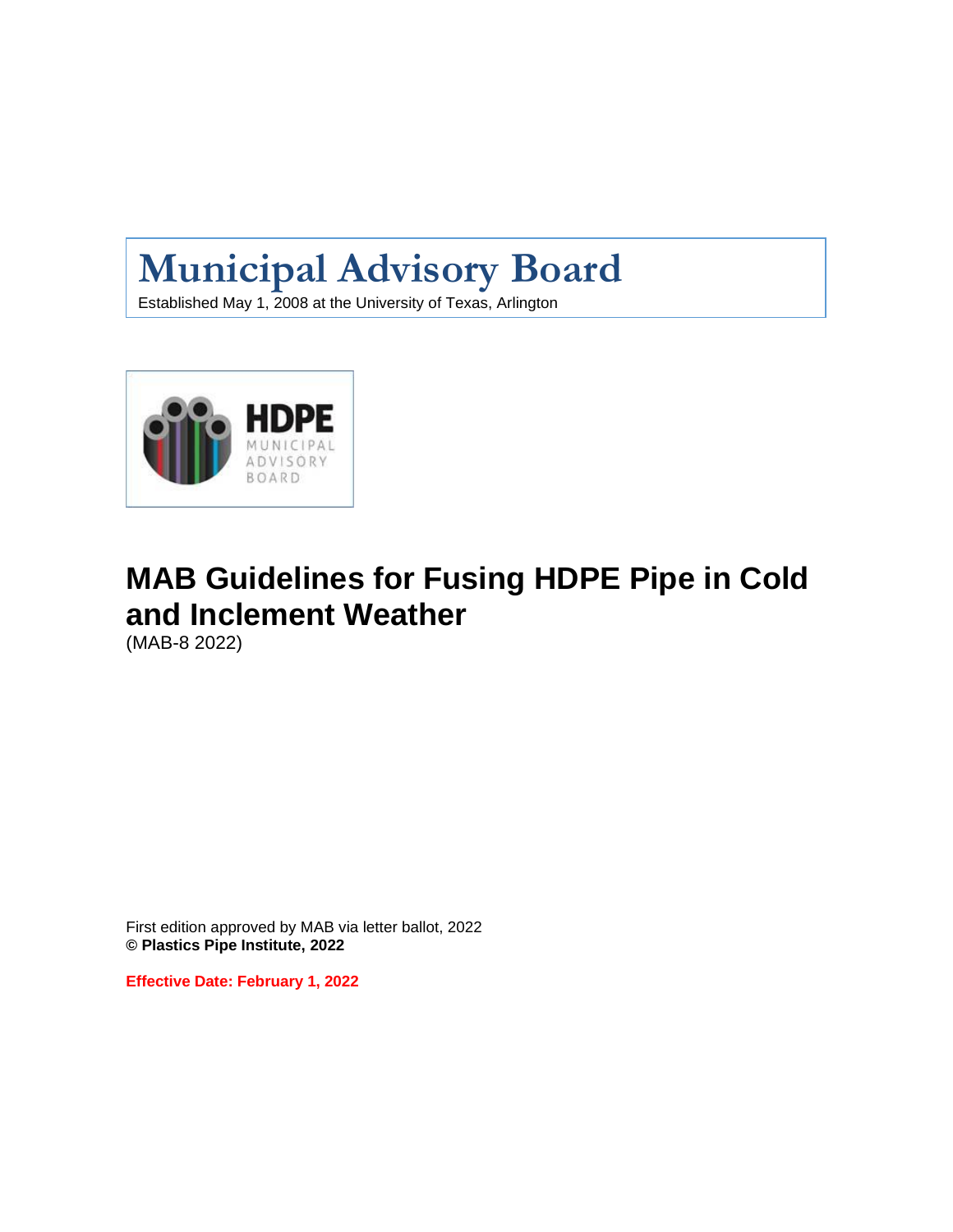**FOREWORD.** This guide was developed by the Municipal Advisory Board (MAB) and published with the help of the members of the Plastics Pipe Institute, Inc. (PPI).

This publication is intended as a guide for engineers, users, contractors, code officials, and other interested parties for use in the design, construction and installation of high-density polyethylene (HDPE) pressure water piping systems. The local utility or engineer may need to modify this guide to adapt the document to local conditions, operations, and practices.

This guide has been prepared by MAB members and associates as a service to the water industry. The information in this document is offered in good faith and believed to be accurate at the time of its preparation, but is offered "as is" without express or implied warranties, including WARRANTIES OF MERCHANTABILITY AND FITNESS FOR A PARTICULAR PURPOSE. Any reference to a specific manufacturer's product is merely illustrative, and not intended as an endorsement of that product. Reference to or testing of a proprietary product should not be construed as an endorsement by the MAB or PPI, which do not endorse the proprietary products or processes of any manufacturer. Users are advised to consult the manufacturer for more detailed information about the specific manufacturer's products. The information in this document is offered for consideration by industry members in fulfilling their own compliance responsibilities. MAB and the PPI assume no responsibility for compliance with applicable laws and regulations.

The MAB serves as an independent, non-commercial adviser to the Municipal & Industrial (M & I) Division of the PPI. Once adopted, MAB will consider revising this guide from time to time, in response to comments and suggestions from the users. Please send suggestions of improvements to Camille George Rubeiz, PE, F. ASCE, a[t crubeiz@plasticpipe.org.](mailto:crubeiz@plasticpipe.org)

**ACKNOWLEDGEMENTS.** The Municipal Advisory Board would like to acknowledge the excellent contributions of the MAB Task Group for developing and leading this project.

- 1. **Eric Shaffer**, PE, City of Duluth, MN, **TG Chair**
- 2. **Greg Scoby**, PE, Crossbore Consultants, CA
- 3. **Jim Johnston**, McElroy, OK
- 4. **Jeff Wright,** GF Central Plastics, OK
- 5. **Gerry Groen,** PEng**,** Infra Pipe, ON
- 6. **Camille Rubeiz**, PE, Plastics Pipe Institute, TX

# **HDPE MUNICIPAL ADVISORY BOARD MEMBERS**

### **UTILITIES**

**Marisa Boyce, PE,** EBMUD, CA **Angelo Dupont,** Arlington Water Utilities*,* TX **David Freireich, PE,** City of Round Rock, TX **Robert Justus,** City of Palo Alto, CA **Nelson Perez-Jacome, PE,** Miami–Dade Water & Sewer, FL **Lance Rothe,** San Antonio Water System, TX **Ryan McKaskle, PE,** City of Tulsa, OK **Eric Shaffer, PE,** City of Duluth, MN, **Standards Chair Matthew Wirtz, PE,** City of Ft Wayne, IN

#### **UNIVERSITIES**

**Dr. Alan Atalah, PE,** Bowling Green State University, OH **Dr. Tom Iseley, PE,** Purdue University, IN **Dr. Mo Najafi, PE,** CUIRE, UT Arlington, TX, **R&D Chair**

**PPI** - **Camille Rubeiz, PE**, M&I Division, TX, **MAB Co-Chair**

#### **FORMER MEMBERS:**

**Dr. Sam Ariaratnam**, **PE**, Arizona State University, AZ **Mike Heitmann,** Garney Construction, MO **Todd Jorgenson,** City of Austin, MN **Milton Keys,** Indy Water/Veolia, IN **Matthew Klein,** Veolia/ Citizens Energy, IN **Dr. Mark Knight, PEng,** CATT, University of Waterloo, ON **Ed Lambing, PE,** San Jose Water Co., CA **Jonathan Leung, PE,** LA Dept. of Water and Power, CA **George McGuire,** Ditch Witch, OK

# **CONTRACTORS**

**Todd Grafenauer,** Murphy Pipelines, WI **David Mancini,** David Mancini & Sons, FL **Kevin Miller,** Miller Pipeline Co., IN, **Education Chair Holly Link,** CO Springs Utilities (past), Global Under. Corp, CO

#### **CONSULTANTS**

**Luis Aguiar**. Miami–Dade W&S (past), Hazen & Sawyer, FL, **MAB Co-Chair Alan Ambler, PE,** City of Casselberry, FL (past), AMT, FL **Joe Castronovo, PE,** AECOM (ret.), ASCE UESI, GA **John Fishburne**, **PE,** Charlotte Water (past), Freese & Nichols, NC **Steven Kramer, PE,** COWI North America, Inc., NJ **Ernest Lever,** Infrastructure Sector, Gas Technology Inst., IL **Greg Scoby, PE,** City of Palo Alto (past), Crossbore Consultants, CA, **Utility Chair Dave Stewart,** City of Lago Vista (past), SHC, TX

**Dr. Ken Oliphant**, **PEng,** JANA, ON **Rafael Ortega, PE,** LAN, TX **Collins Orton,** TT Technologies, CA **Fred Ostler**, **PE,** Joint Powers Water Board, WY **Chad Owens, PE,** City Utilities, MO **Dr. Larry Slavin,** OPCS, NJ **Dan Smolik,** Garney Construction, FL **Jessie Stein, PE,** Arlington Water Utilities*,* TX **Serge Terentieff, PE,** EBMUD, CA